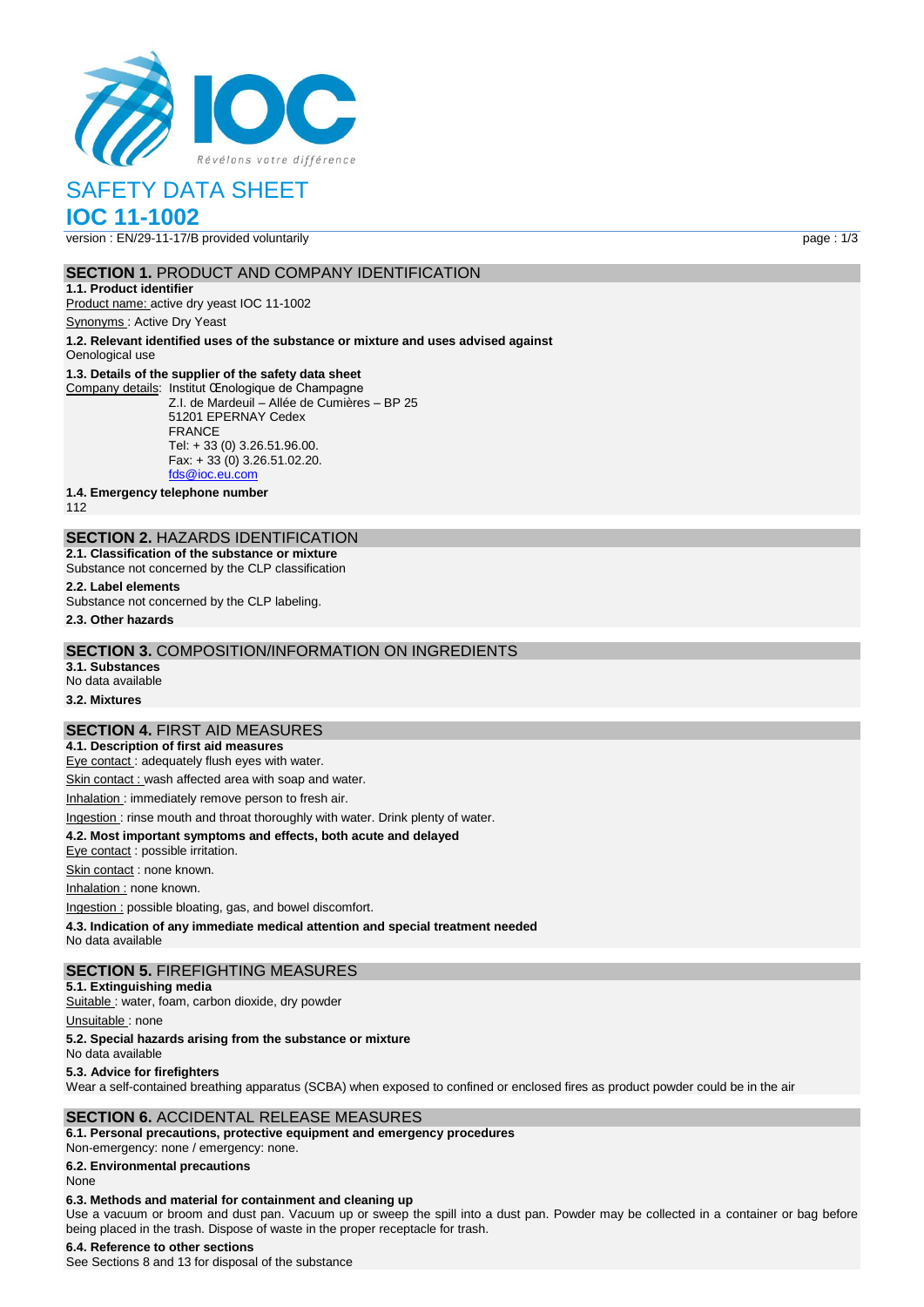

# SAFETY DATA SHEET

# **IOC 11-1002**

version : EN/29-11-17/B provided voluntarily page : 2/3

# **SECTION 7.** HANDLING AND STORAGE

### **7.1. Precautions for safe handling**

Handling : avoid breathing dust. Avoid contact with eyes.

Occupational hygiene : wash hands thoroughly after handling.

#### **7.2. Conditions for safe storage, including any incompatibilities**

Risks : not at risk for corrosion, fire, explosion, or chemical reaction.

Place of storage : no special instruction to minimize risks (see above). Store according to label directions to maintain label guarantees.

Fire/explosion protection: none needed.

### **7.3. Specific end use(s)**

Recommended packaging material: Paper bags.

# **SECTION 8.** EXPOSURE CONTROL / PERSONAL PROTECTION

**8.1. Control parameters** See section 15. **8.2. Exposure controls** Engineering : none Eye/face protection : protective glasses should be worn in conditions of excessive dusting. Skin Hand : none Other : none. Wear appropriate clothing for work. Respiratory protection : protective mask should be worn in conditions of excessive dusting. Thermal protection: none Environmental exposure : none.

# **SECTION 9.** PHYSICAL AND CHEMICAL PROPERTIES

**9.1. Information on basic physical and chemical properties** Apperance : Granuled Odour :Typical yeast Odour threshold : not Applicable pH: not Applicable Melting / freezing point : not Applicable Initial boiling point and boiling range : not Applicable Flash point: not Applicable Evaporation rate: not Applicable Flammability (solid, gas): not Applicable Upper/lower flammability or explosive limits: not Applicable Vapour pressure: not Applicable Vapour density: not Applicable Relative density: not Applicable Solubility(ies): Yes Partition coefficient: n-octanol/water: not Applicable Auto-ignition temperature: not Applicable Decomposition temperature: not Applicable Viscosity: not Applicable Explosive properties: not Applicable Oxidising properties: not Applicable **9.2. Other information**

# **SECTION 10. STABILITY AND REACTIVITY**

**10.1. Reactivity** Not reactive **10.2. Chemical stability** Stable **10.3. Possibility of hazardous reactions** None **10.4. Conditions to avoid** None